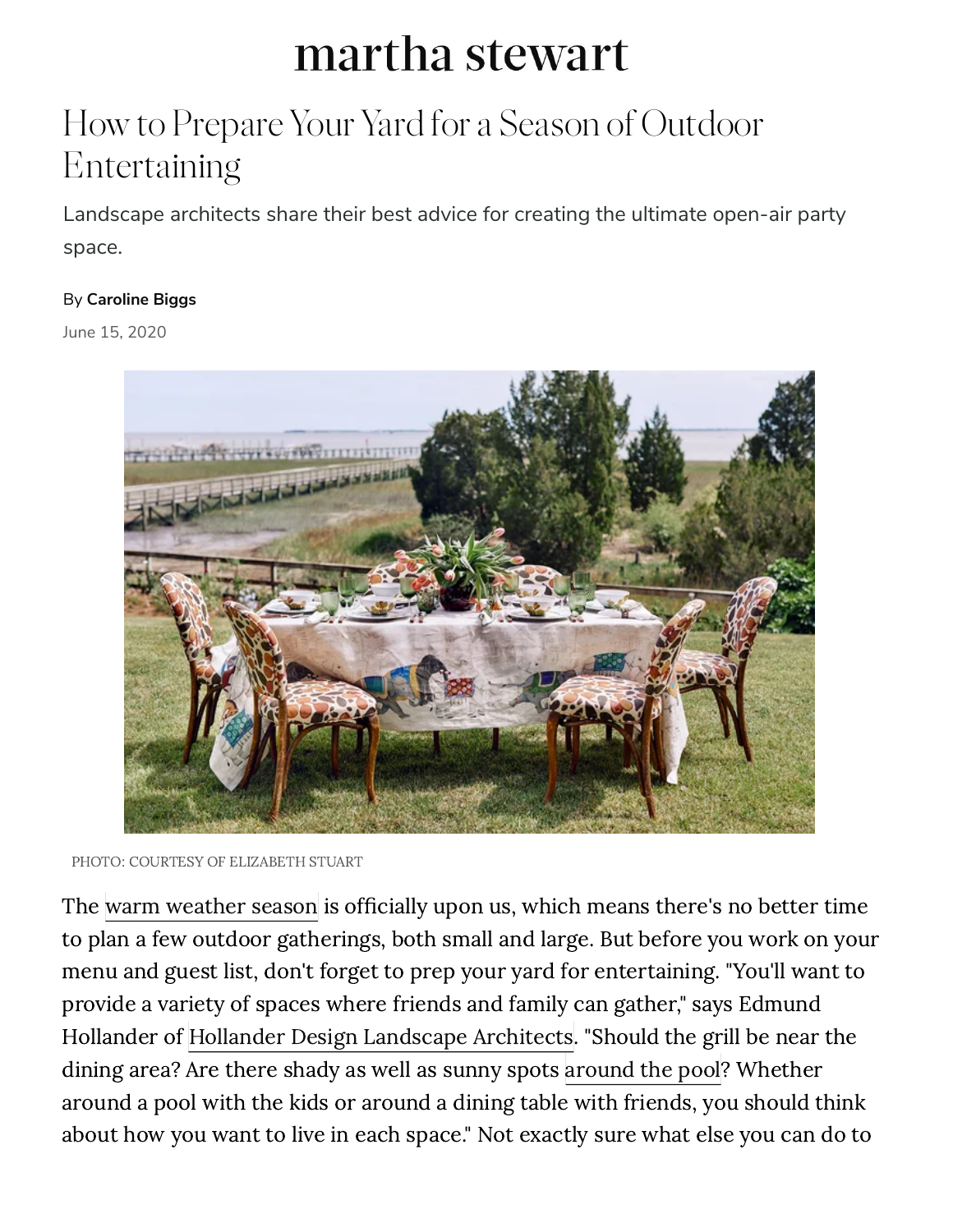prepare your yard for a season of outdoor entertaining? We reached out to a few of our favorite landscape architects for advice, and here's what they had to say.

### **[Spray for insects.](https://www.marthastewart.com/1503093/best-way-set-outdoor-buffet)**

No matter how well you've prepped for an outdoor celebration, if mosquitoes or biting gnats decide to join the affair, the party might be over before it even starts, [says Elizabeth Stuart. "If I'm throwing a garden party, I will have the garden spra](https://www.marthastewart.com/1540271/how-prevent-common-summertime-garden-pests-bugs)yed that day or a day ahead for bugs, she says. "However, just in case, I always keep a pretty basket close by with some natural mosquito repellents and Benadryl cream."

## **Provide plenty of shade.**

There's nothing fun about getting a sunburn, which is why [Phillip Thomas](https://www.phillipthomasinc.com/) says ensuring [you have shady spots](https://www.marthastewart.com/274242/creative-outdoor-spaces) in your yard to shelter your guests from hazardous rays is a must: "As there has been an increasing concern about skin health, people want to avoid constant and direct sunlight when they are at a party. To this end, I think a beautiful pergola covered patio can offer respite from the sun while still enjoying the outdoors."

# **Tend to your lawn and garden.**

Views make a big difference at an outdoor soirée, so along with mowing your lawn and trimming your hedges, Thomas recommends sprucing up your garden so it serves as an attractive focal point. "Take care to 'fluff' your garden so that it looks its [best," he says. "I like to turn the soil so that it looks fresh and remove weeds and](https://www.marthastewart.com/1504574/gardening) dead flowers from plants."

### **Grow fragrant plants.**

Instead of the scented candles and perfumed sprays you might use for an indoor get-together, Hollander suggests planting some fragrant owers in your yard to create a naturally aromatic atmosphere. "Think about adding fragrant plants to your